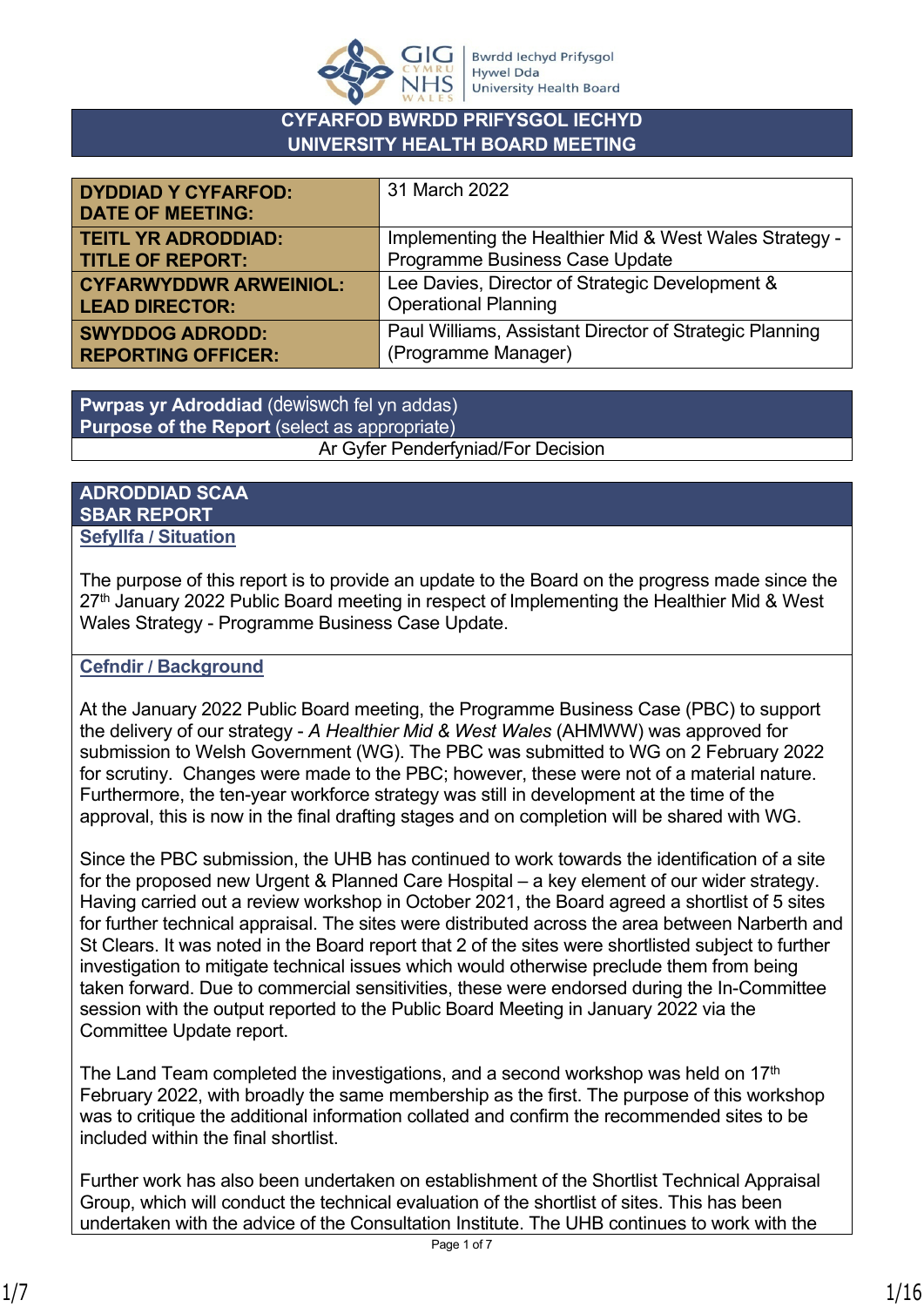Consultation Institute to ensure best practice is followed and an open and transparent process is followed. A method statement, attached as Appendix 2, has been developed to summarise the approach which is included in this report for Board discussion and endorsement. Both the recommended shortlist of sites and the appraisal process and methodology have been discussed and supported at the Programme Group and Executive Team meetings on 16<sup>th</sup> March 2022.

Specialist technical support will be needed to undertake the appraisals of all sites which will provide the Shortlist Technical Appraisal Group with the information to undertake their evaluation. The work to be undertaken will include:

- Ecology studies, site visits and walkovers
- Site accessibility
- Desktop studies
- Environmental impact screening
- Test for fit and master planning support

The work being requested is highly specialised and outside of the normal scope of work that the UHB teams undertake. In order to ensure appropriate specialist support to progress with this work there is a need to employ external consultancy support. This approach was the subject of a report to the Executive Team on 2<sup>nd</sup> March 2022 and agreement on the way forward.

### **Asesiad / Assessment**

### **Section A – Programme Business Case Update**

As detailed above, at the January 2022 Public Board meeting which approved the PBC, it was noted there would be minor amendments to the document and, for completeness, these are attached to this report as Appendix 1. No scrutiny feedback has been received from WG to date. If feedback is received before the March 2022 Board meeting, this will be the subject of verbal update at the meeting.

### **Section B – Recommended Shortlist of Sites**

The output from the Longlist to Shortlist review workshop held on 22<sup>nd</sup> October 2021 was a shortlist consisting of 5 sites, 2 of which were identified as requiring further investigation.

The Land Team contacted the relevant bodies and undertook outline discussions regarding the additional infrastructure requirements. Furthermore, following contact with a landowner, the UHB received confirmation that one site could be considered as a firm nomination and the site details were also confirmed. In addition, whilst making enquiries regarding additional land purchase, a further site was nominated for consideration.

Given the new and updated information, a second workshop was organised for  $17<sup>th</sup>$  February 2022, to review the updated and new information and to agree the recommended final shortlist of sites for further technical appraisal.

Every effort was made to ensure consistency of attendees with the October 2021 workshop, with representation from both Pembrokeshire and Carmarthenshire County Councils, the Community Health Council (CHC), the NHS Wales Shared Services Partnership (NWSSP), the chairs or representatives of three Board advisory forums and various Hywel Dda department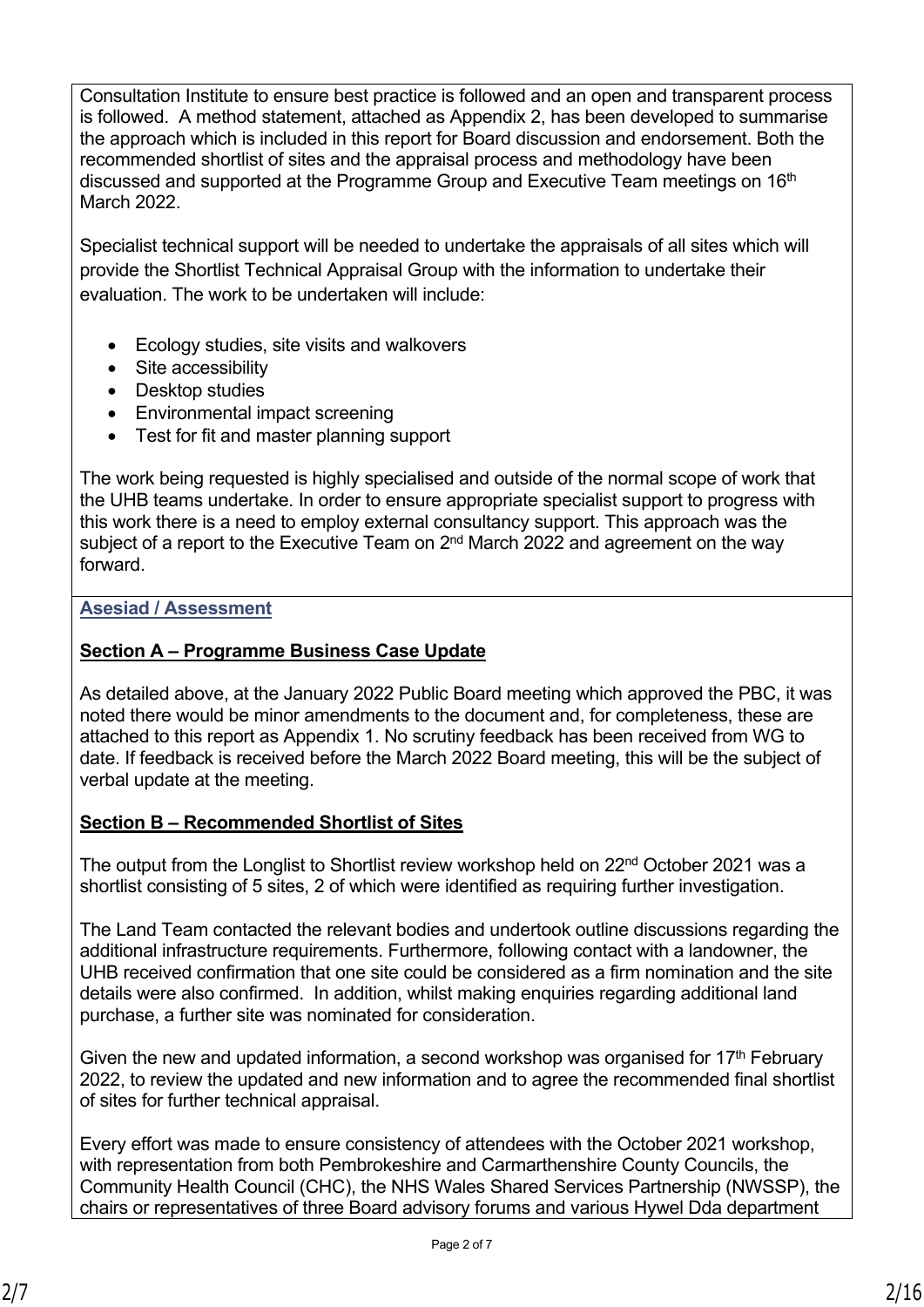representatives. The workshop also invited attendance from the Police and Fire authorities and Welsh Ambulance Services NHS Trust (WAST) as well as the UHB's technical advisors. The workshop was again led by the Programme Director and facilitated by the Consultation Institute. Unlike the October 2021 workshop, this event was conducted virtually via Teams.

The output of the workshop was that consensus was reached relating to shortlisting the recommendations, with no dissenting opinions, resulting in 5 sites being recommended for further evaluation. Given the commercially sensitive nature of this work, the endorsement of the revised shortlist will be subject to Board In-Committee discussion.

### **Section C - Process for the Shortlist Technical Appraisal**

This relates to the next stage of the technical appraisal of the shortlisted sites.

Attached to this report as Appendix 2 is a technical appraisal method statement which sets out the key steps in the process to:

- Agree the shortlist technical evaluation criteria
- Establish the Shortlist Technical Appraisal Group
- The list of stakeholders from whom expressions of interest have been sought to participate in the Shortlist Technical Appraisal Group

Work to identify the Shortlist Technical Appraisal Group participants is underway. The Engagement Team have issued letters or emails to the following:

- 209 residents (public and staff) who had expressed an interest through the public engagement (May to June 2021) wishing to be kept informed of the development of UHB plans
- The stakeholder list identified by the Diversity and Inclusion Team to ensure representation from residents with protected characteristics

Expressions of interest are to be returned to the UHB by 23<sup>rd</sup> March 2022. The participants from these groups will make up the 52% public representation in the Shortlist Technical Appraisal Group. Advice is being sought from the Consultation Institute to ensure the balance is struck between wanting broadly equal geographic representation from the public whilst also recognising those areas of our geography which might be most impacted by the change of location for acute services.

The remaining 48% will come from UHB invited participants and other stakeholders. In addition, there will be stakeholders who will attend but not participate in the scoring of options, such as the Hywel Dda Community Health Council (CHC). Other stakeholders may also choose to adopt this approach.

The shortlist evaluation criteria will be the subject of a workshop and will reflect technical issues and also the feedback from public engagement These will need to be formally approved by the Board in advance of the Shortlist Technical Appraisal Group weighting the criteria and then scoring the options in successive workshops. These workshops will take place after the forthcoming local elections on 5th May 2022 and before the end of June 2022. The timing is to ensure as far as possible a recommendation can be made and considered at the meeting of the July 2022 Board.

To support the Shortlist Technical Appraisal Group, the Executive Team at its meeting on 2<sup>nd</sup> March 2022 supported the appointment of specialist consultancy support by direct award to gather the technical evidence needed. Due to the level of support required, and in accordance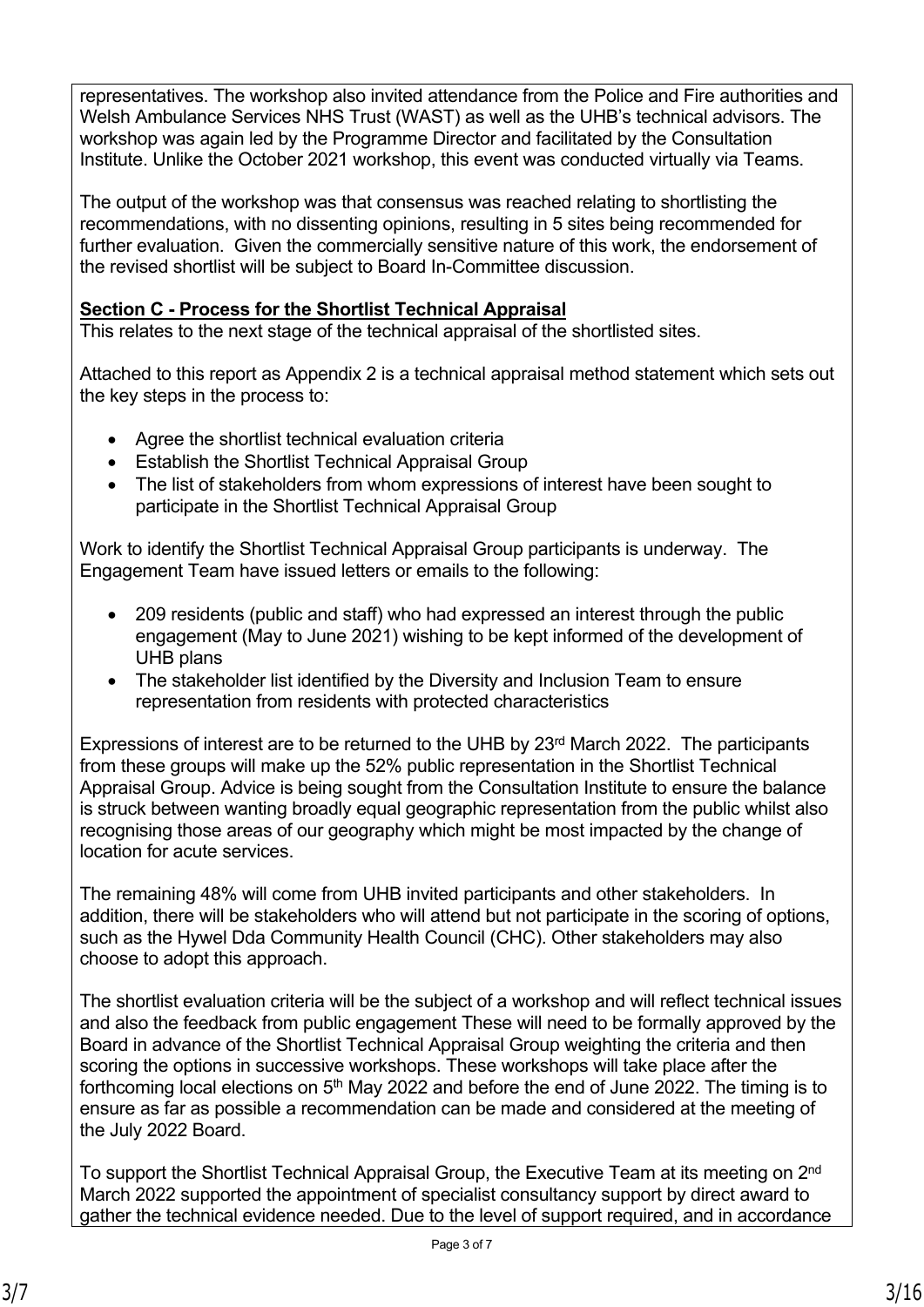with Standing Financial Instructions, Board approval is required to engage with external consultants. The target date for the completion of this evidence gathering is the end of May 2022, which is a challenging timeframe, however believed to be achievable.

### **Section D - Clinical Appraisal Workstreams**

The project plan and process for the clinical assessment of the land selection is under development, project groups are established, and the governance defined with the establishment of an Executive Steering Group to oversee the work, reporting directly to both the Programme Group and the Executive Team.

The scope of the clinical appraisal is set out below:

### **Project Scope:**

"An objective assessment of the clinical implications of siting the new hospital at the East, West and central locations of the agreed zone"

#### **Clinical areas for assessment within the scope:**

#### **1. Women and Children's as per Board Recommendation 4 - A Healthier Mid and West Wales**

The Board will commit to a focused piece of work on clinical pathways to:

Model the impacts and opportunities of the new hospital configuration and community model for Maternity and Child Health. This will examine a range of options which will ensure:

- consultant-led obstetrics
- midwifery led care
- acute paediatrics
- and neonatal care

are maintained across Hywel Dda.

#### **2. Stroke services**

The clinical appraisal will assess the clinical implications of the siting of the new hospital within the agreed zone on 2 scenarios:

- The provision of a Hyper-acute stroke unit (HASU) in the new hospital
- The provision of a regional HASU, but not based in the new hospital

The methodology for this workstream has also been designed and appraised with advice from the Consultation Institute who will continue to support throughout the project.

Appendix 3 sets out the process for agreeing the scope for the clinical appraisal of the implications relating to the siting of the new hospital. In addition to the detail contained in the appendix, consideration is also being given to ensure any impact on clinical support services is considered, together with those services which the UHB currently does not offer, but which could potentially be delivered in the future.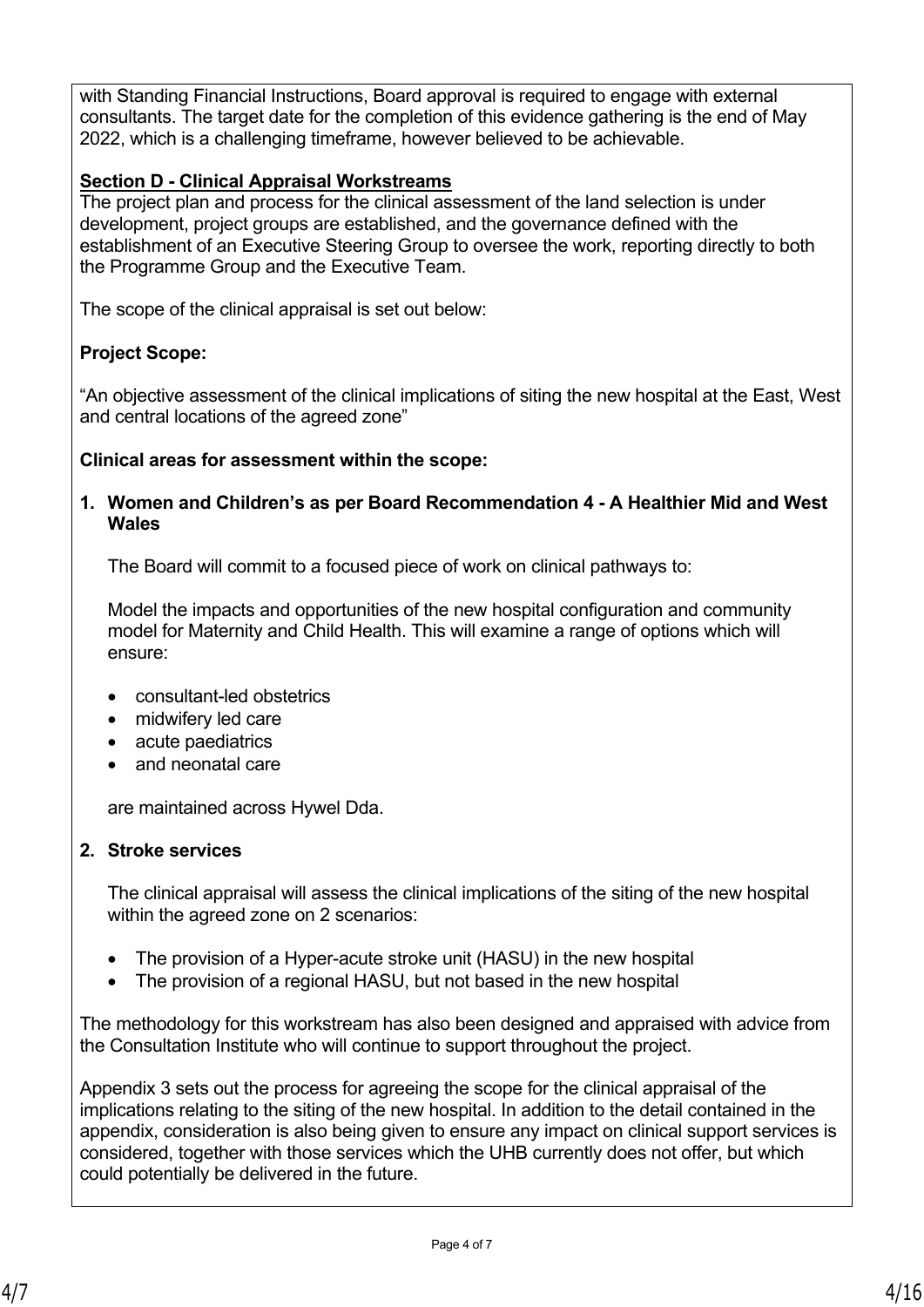Workshops are already in the diary for 3 clinical areas (Acute Paediatrics, Obstetrics and Stroke) in order to deliver the outputs to the Board in July 2022. The clinicians will be presented with a pack of supporting information / evidence including activity data, travel analysis, Royal College guidance, Deanery / training considerations and any other relevant information needed to support their discussions. The outputs of the clinical appraisal will be tested with a wider group of stakeholders to ensure that there is healthy challenge and input to the clinical view. Sessions have been planned into the timeline with the Health Board Advisory and Reference Groups i.e., Stakeholder Reference Group, Staff Partnership Forum and Healthcare Professionals Forum, as well as further sessions with patient support groups within the specialty areas covered within the scope of work.

### **Section E – Additional Appraisals**

- Workforce Appraisal It has been agreed this will be established as a separate workstream with the scope to be agreed in relation to the accessibility impact for the UHB workforce
- Financial/Economic Appraisal Further discussions are to be held with WG colleagues to confirm the scope of this appraisal and the detail required as part of the Board recommendation. This is to ensure WG have all of the information required to enable the appraisal process and outcome to be assessed and to receive capital funding for the next steps in an acquisition process

It should also be noted that Impact Assessments will also be required in support of the Board recommendations in July 2022. There may also be a need to formally consult on the results of the above before a final decision can be made.

### **Section F – Direct Awards**

The external consultancy support to be commissioned to support the technical land appraisal process is detailed below.

| <b>Description</b>                                    | <b>Additional</b><br><b>costs</b><br>£m |
|-------------------------------------------------------|-----------------------------------------|
| Technical appraisal and test for fit work             | 0.576                                   |
| Project Manager, support Land identification and      | 0.120                                   |
| development of next stage tender specifications       |                                         |
| <b>Transport appraisal</b>                            | 0.100                                   |
| <b>Total Direct Awards</b>                            | 0.796                                   |
| Other provisional costs associated with planning      | 0.425                                   |
| agreements and various survey work which will be site |                                         |
| specific                                              |                                         |
| Total estimated cost of land technical appraisal      |                                         |

The Direct Awards will be awarded via the Shared Business Services Construction Consultancy Service 2 Framework Arrangement, this is the same framework that was used to commission the original PBC work. This enables the UHB to demonstrate value for money and confirm the quality of the outputs to be delivered and secures continuity in terms of the work already completed. NWSSP – Procurement advice has been followed for this process.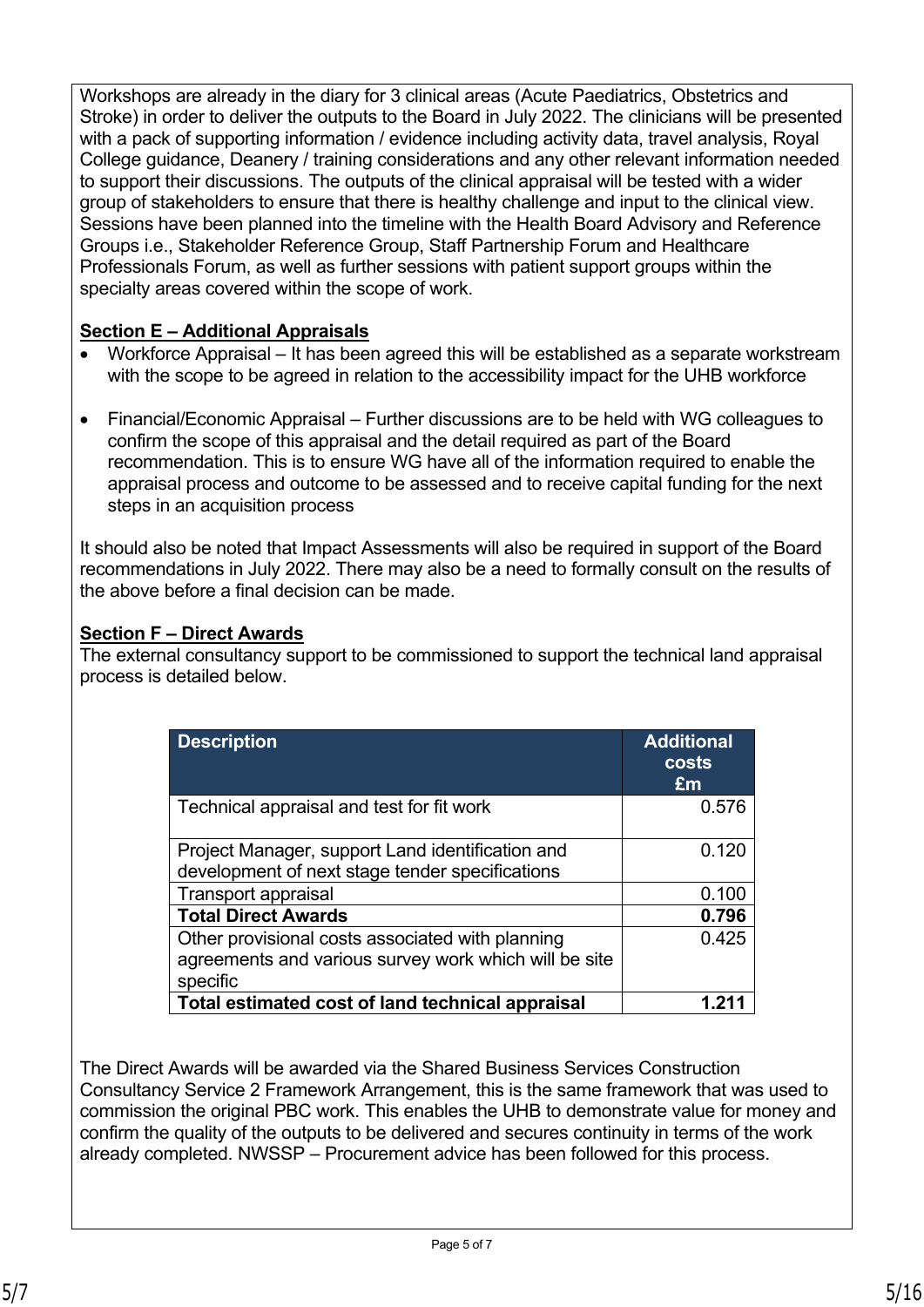#### **Section G – Resources**

Work has been undertaken on the resources required to progress with the next stages of the programme development and implementation. A significant number of posts have been identified to progress the required projects on a concurrent basis. Further work is being undertaken to explore what could potentially be funded through Welsh Government capital, how successful the UHB will be in terms of recruitment and the potential backfill issues which might be created.

#### **Argymhelliad / Recommendation**

The Board is asked to.

- **NOTE** the minor changes made to the PBC between January 2022 Board approval and submission to WG on 2 February 2022
- **DISCUSS** and **ENDORSE** the process outlined for the work to establish the membership of the Shortlist Technical Appraisal Group, the work to recommend the evaluation criteria, and the methodology recommended by the Consultation Institute for the scoring of criteria and shortlisted site options
- **NOTE** the current scope and methodology for the clinical evaluation and that this remains subject to more detailed scrutiny and assurance via SDODC
- **NOTE** the establishment of the Workforce and Financial/Economic appraisal workstreams under Executive Director leadership reporting to the AHMWW Programme Group
- **NOTE** the further discussions required with WG to ensure all expected elements of appraisal are conducted and particularly to ensure the financial/economic appraisal expectations are understood
- **NOTE** that Health and Equalities and Socio-Economic impact assessments are integral to the appraisal workstreams
- **APPROVE** the appointment of consultancies via Direct Award to undertake the technical appraisal work to inform the land selection process to the value of £0.796m

| Amcanion: (rhaid cwblhau)                                                                                                                                |                                                                                                       |
|----------------------------------------------------------------------------------------------------------------------------------------------------------|-------------------------------------------------------------------------------------------------------|
| <b>Objectives: (must be completed)</b>                                                                                                                   |                                                                                                       |
| Cyfeirnod Cofrestr Risg Datix a Sgôr<br>Cyfredol:<br>Datix Risk Register Reference and<br>Score:                                                         | Risk 1196 - Insufficient investment in<br>facilities/equipment/digital infrastructure (risk score 16) |
| Safon(au) Gofal ac lechyd:<br>Health and Care Standard(s):                                                                                               | 1.1 Health Promotion, Protection and Improvement                                                      |
| <b>Amcanion Strategol y BIP:</b><br><b>UHB Strategic Objectives:</b>                                                                                     | All Strategic Objectives are applicable                                                               |
| <b>Amcanion Llesiant BIP:</b><br><b>UHB Well-being Objectives:</b><br><b>Hyperlink to HDdUHB Well-being</b><br><b>Objectives Annual Report 2018-2019</b> | 9. All HDdUHB Well-being Objectives apply                                                             |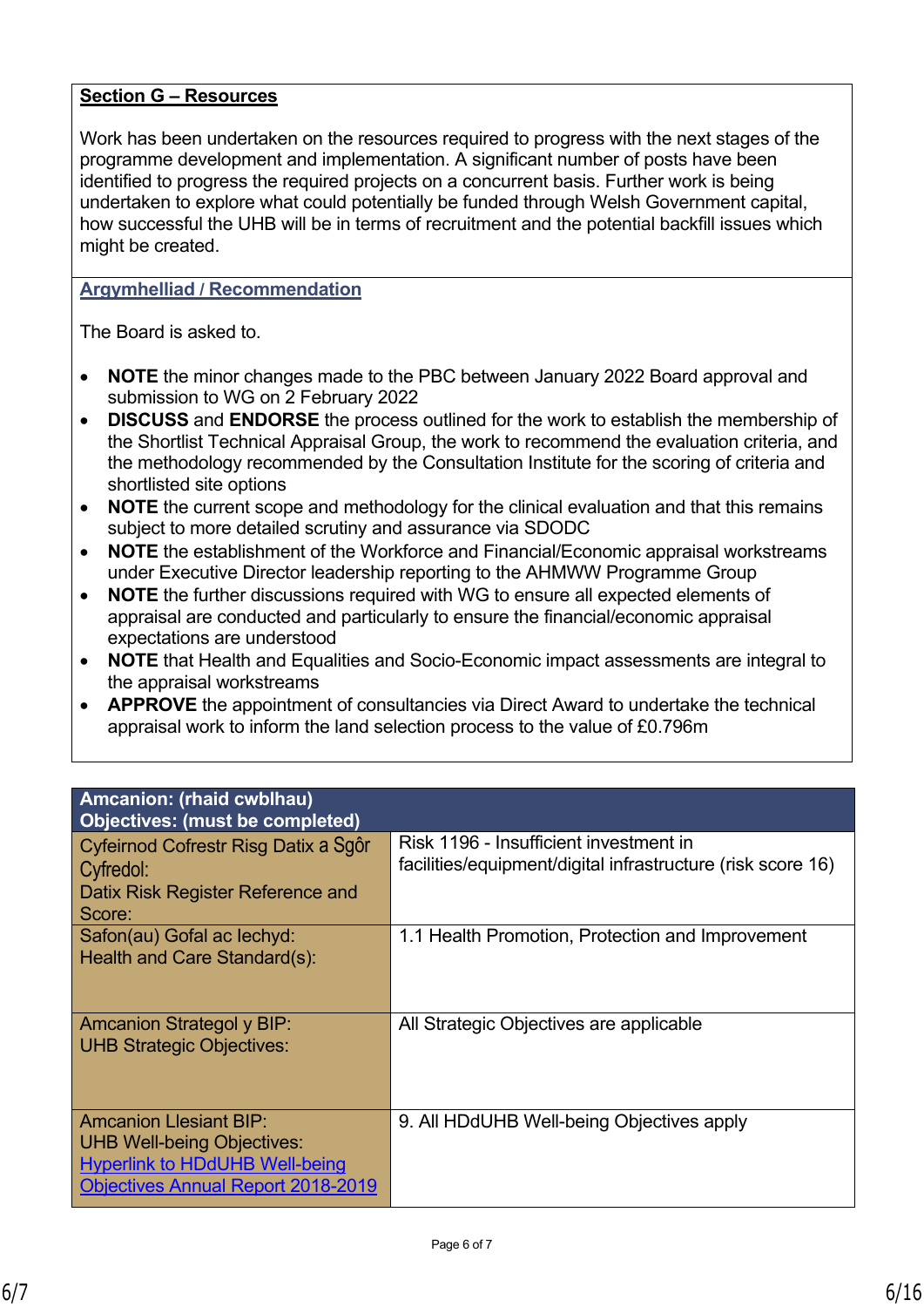| <b>Gwybodaeth Ychwanegol:</b><br><b>Further Information:</b>                                                                                                   |                                                                                                                             |
|----------------------------------------------------------------------------------------------------------------------------------------------------------------|-----------------------------------------------------------------------------------------------------------------------------|
| Ar sail tystiolaeth:<br>Evidence Base:                                                                                                                         | Contained in the body of the report.                                                                                        |
| <b>Rhestr Termau:</b><br><b>Glossary of Terms:</b>                                                                                                             | Contained in the body of the report.                                                                                        |
| Partïon / Pwyllgorau â ymgynhorwyd<br>ymlaen llaw y Cyfarfod Bwrdd Iechyd<br>Prifysgol:<br>Parties / Committees consulted prior<br>to University Health Board: | Land Workstream Programme Group<br>Strategic Development & Operational Delivery<br>Committee<br>Executive Team - March 2022 |

| <b>Effaith: (rhaid cwblhau)</b><br>Impact: (must be completed)    |                                                                                                                                                                                                     |
|-------------------------------------------------------------------|-----------------------------------------------------------------------------------------------------------------------------------------------------------------------------------------------------|
| <b>Ariannol / Gwerth am Arian:</b><br><b>Financial / Service:</b> | The PBC sets out both the revenue and capital funding<br>assumptions for the programme including a detailed<br>Financial Case section in the PBC.                                                   |
| <b>Ansawdd / Gofal Claf:</b><br><b>Quality / Patient Care:</b>    | Implicit within the PBC. This is an integral part of the PBC<br>case for change.                                                                                                                    |
| <b>Gweithlu:</b><br><b>Workforce:</b>                             | Implicit within the PBC. This is an integral part of the PBC<br>case for change and is the subject of Workforce Appendix<br>which is being finalised for submission to WG in support of<br>the PBC. |
| Risg:<br><b>Risk:</b>                                             | Risk 1196 Insufficient investment in<br>facilities/equipment/digital infrastructure                                                                                                                 |
| <b>Cyfreithiol:</b><br>Legal:                                     | Implicit within the PBC                                                                                                                                                                             |
| <b>Enw Da:</b><br><b>Reputational:</b>                            | Implicit within the PBC                                                                                                                                                                             |
| <b>Gyfrinachedd:</b><br><b>Privacy:</b>                           | Implicit within the PBC                                                                                                                                                                             |
| Cydraddoldeb:<br><b>Equality:</b>                                 | Included within the PBC is Equality & Health Impact<br>Assessment which will remain 'live' through the duration of<br>the programme.                                                                |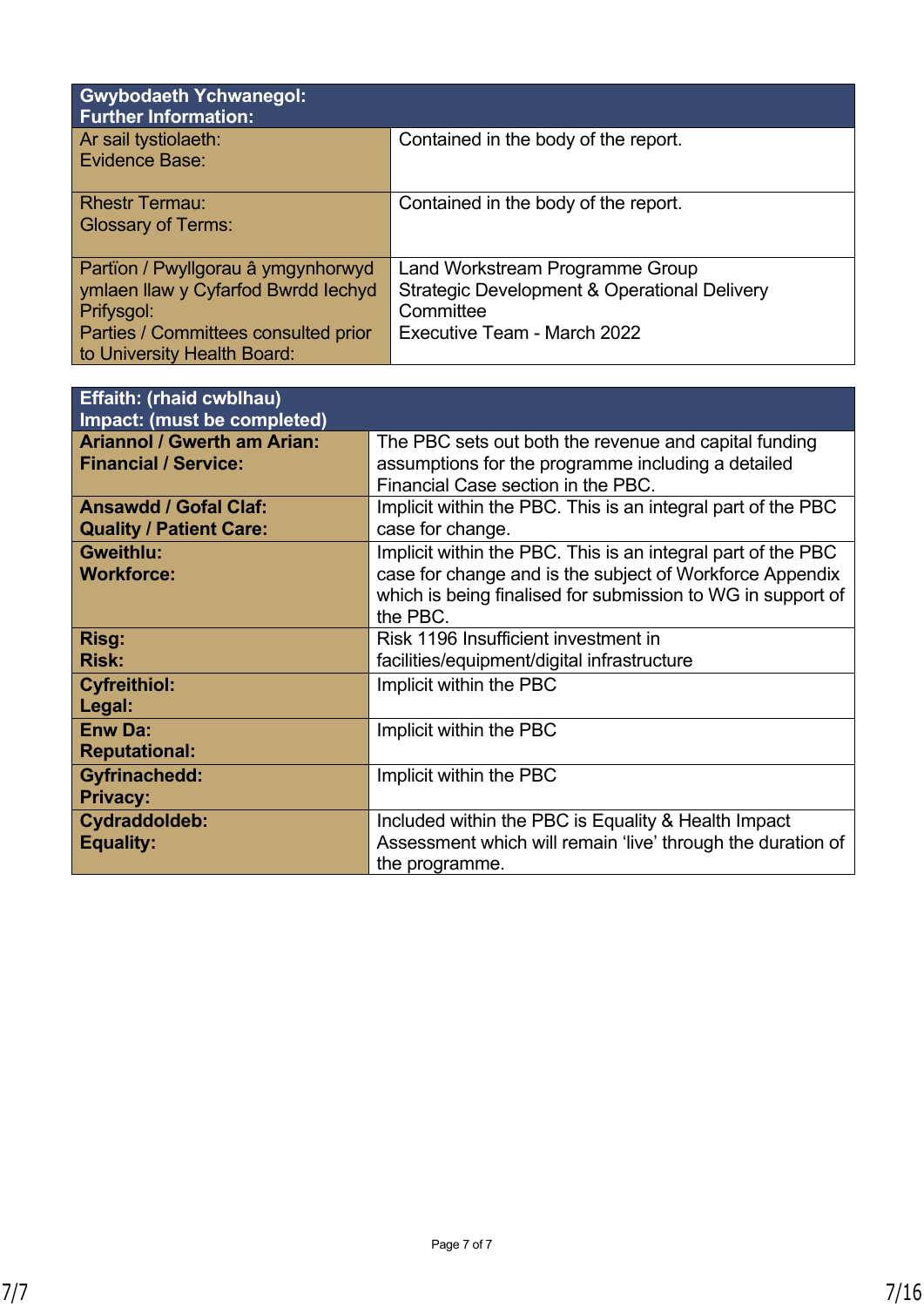#### **Hywel Dda University Health Board PBC change log Final submitted to Welsh Government v. Final Draft submitted for Board approval**

|                | rinai submitted to Weish Government v. rinai Drait submitted for board approval |
|----------------|---------------------------------------------------------------------------------|
| 1.1.4          | Bullet point amended to clarify and strengthen wording relating to Welsh        |
| 4.5.159        | Government net zero and decarbonisation targets; strengthening of               |
|                | wording relating to achievement of 34% reduction in emissions.                  |
| 1.1.7          | Addition of paragraph: "Our clinical leaders presented the Health and Care      |
|                | Strategy with passion and consensus to Board and showed that the status         |
|                | quo is not sustainable. Clinical leads for all areas - primary care, acute,     |
|                | community - presented each element of the case for change, and the Board        |
|                | meeting was televised across the organisation, communicating a sense of         |
|                | leadership and clinical ownership: clinicians owned the imperative and led      |
|                | the Strategy development."                                                      |
| 1.1.14         | Addition of paragraph: "We acknowledge that it is likely that there will be a   |
| 4.1.15         | level of increased flows into our neighbouring Health Boards' hospitals - in    |
|                | particular Swansea Bay University Health Board - and we will need to jointly    |
|                | plan for this through our existing regional planning structures."               |
| Sioned's Story | Amendment of wording which previously referred to "harm"                        |
| $2.1.5 - 7$    | Strengthening of wording relating to the Do nothing and Do minimum              |
| 2.3.11         | scenarios.                                                                      |
| 5.5.26         |                                                                                 |
| 2.2.10         | Addition of wording to expand on "supply and attrition model".                  |
| 4.5.72         |                                                                                 |
| 2.2.25         | Strengthening of wording relating to Transport links.                           |
| 4.7.59         |                                                                                 |
| 2.6.3          | Addition of clarificatory wording relating to community sites in the            |
| 8.3.3          | milestones table.                                                               |
| 4.4.31-34      | Strengthening of wording relating to the University Health Board's Research     |
|                | and Innovation Strategy.                                                        |
| 4.5.35         | Addition of wording to clarify the Early Years Framework graphic.               |
| 4.5.65         | Addition of sentence: "Discussions are also underway with our County            |
|                | Council colleagues around the introduction of an integrated Health & Social     |
|                | Care apprenticeship. Details are being finalised, with a view to recruiting the |
|                | first cohort during 2022."                                                      |
| 4.7.54         | Addition of bullet point under Stage 3 of the Site Selection process to clarify |
|                | that: "Two of these sites require some additional investigation to ensure       |
|                | technical constraints can be overcome. This is likely to be the subject of a    |
|                | further workshop to provide final agreement on the shortlisted sites."          |
|                |                                                                                 |
|                | Stage 4 timeline in Board Final Draft replaced with updated timeline.           |
| 5.4.7          | Removal of "cautious" and "ambitious" terminology relating to the               |
| 5.4.22         | Minimum and Maximum Efficiency scenarios.                                       |
| 5.4.13, 5.4.18 | Replacement of reference to Mutual Investment Model with Innovative             |
| 5.4.19, 6.4.3  | Finance.                                                                        |
| 6.4.10, 6.4.18 |                                                                                 |
| 7.7.2          |                                                                                 |
| 6.4.2          | Addition of references to Pembrokeshire and Aberystwyth ICCs.                   |
| Throughout     | Improvements to language and formatting following proof-read<br>٠               |
|                | Consistency of terminology<br>$\bullet$                                         |
|                | Removal of repetitious wording                                                  |
|                |                                                                                 |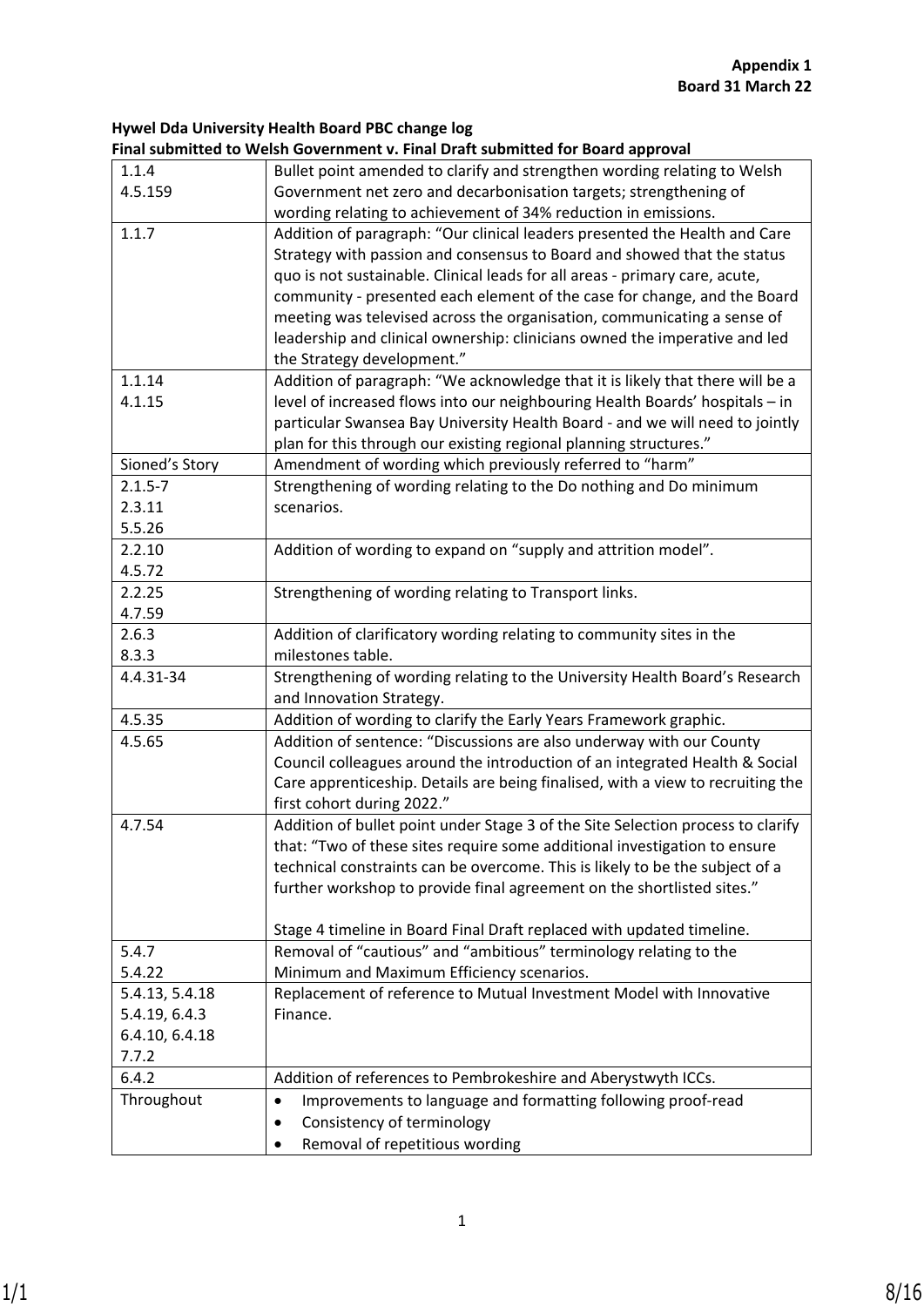

**Bwrdd lechyd Prifysgol** Hywel Dda **University Health Board** 

#### **Method Statement – Land Technical Shortlist Appraisal Group Draft dated 15th March 2022**

- We have written by letter to the 209 members of the public who asked to be kept informed following the engagement exercise in May-June 2021 asking them to complete an expression of interest form if they wish to be part of the Shortlist Appraisal Group.
- Contact has made via email with the main groups identified representing those with protected characteristics as advised by our Equality and Diversity Team. list attached
- The Shortlist Appraisal Group will be 52% public representation, and the UHB will aim to ensure we have representatives from each protective characteristics group
- We will also try to ensure that public representation is broadly equally representative of localities and also reflects the geographic areas likely to be most impacted by a move of acute services, particularly north Pembrokeshire and north east Carmarthenshire.
- This will include 'impacted' populations including south west Powys and south west Betsi
- UHB and other 'scoring' representatives will constitute the remaining 48% details to be agreed, included in draft attached. This will include staff representation.
- Other 'non-scoring' representation will be present such as the Hywel Dda CHC. Stakeholders such as the Local Authorities, Fire, Police and WAST will be asked if they wish to participate in the scoring process.
- The response to seeking participants in the process is not yet known and therefore it is unclear if we will have too many people who have expressed an interest or too few. The aim will be to ensure equal geographic representation and representation from those with protected characteristics as set out in the attached list.
- A UHB review group will receive the expressions of interest and categorise respondents against the list to ensure a representative group. Advice from the Consultation Institute will be sought in finalising this element of the process.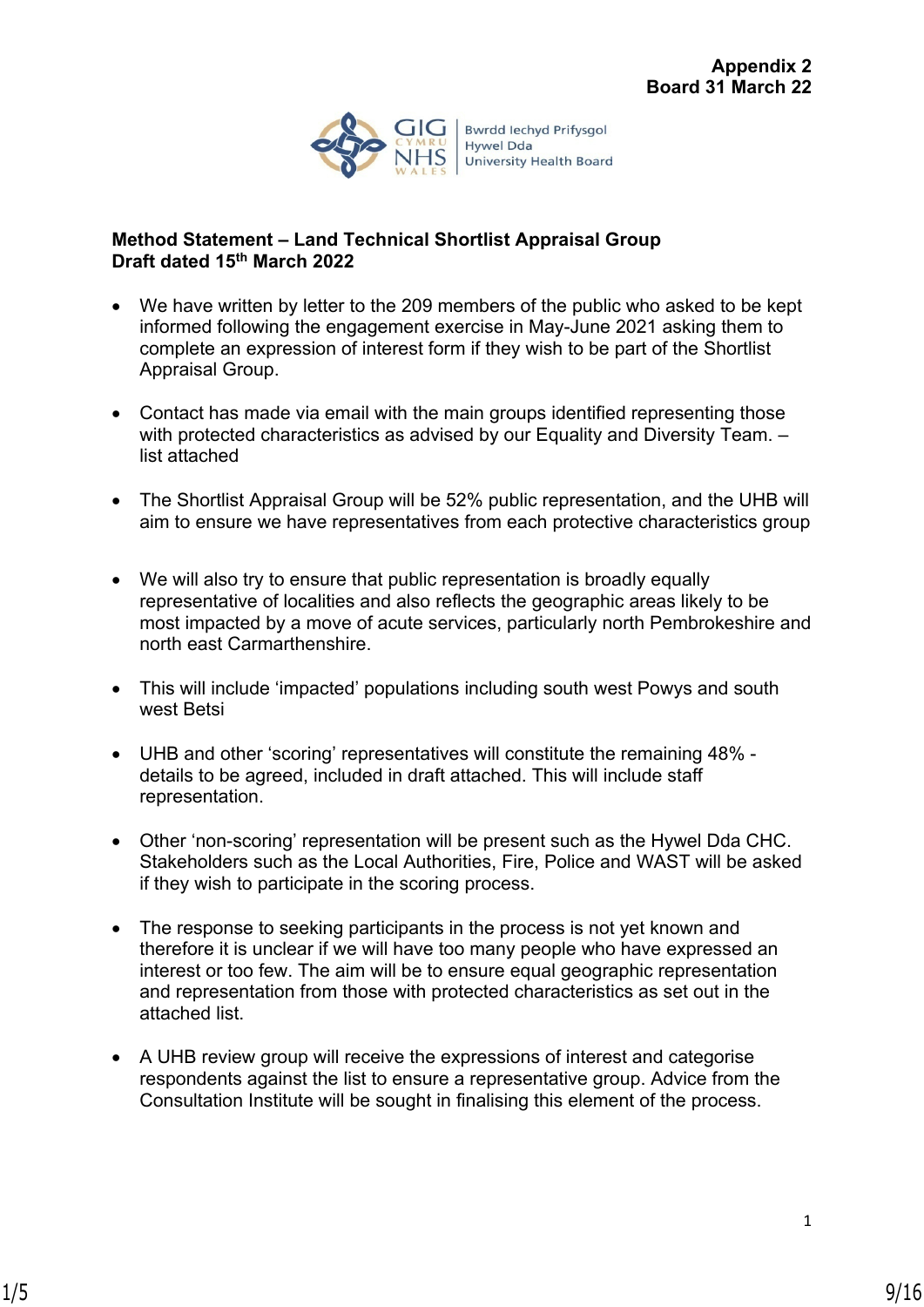- If elements of our geography or protected characteristics groups are not represented following expressions of interest the UHB will target additional appropriate representation.
- The Long list to Shortlist appraisal group which has already successfully met on two occasions will be re-convened to discuss and recommend by consensus the shortlist appraisal criteria. This will again be facilitated by the Consultation Institute. The criteria will need to be formally agreed by the UHB.
- The Shortlist Appraisal Group will meet over a series of workshops to
	- o Understand the background and context
	- o To weight the agreed criteria (therefore the Board must meet before this to agree the criteria)
	- o To score the shortlisted sites against the weighted criteria. (Before the end of June)
- The scoring methodology proposal has been drafted. Each representative will score individually. It is intended the meetings will be 'virtual' and assistance will be provided for anyone who is not digitally confident or enabled.
- Note: We need to test the appraisal methodology with WG colleagues to ensure it is considered sufficiently robust for their approval. This relates particularly to financial/economic appraisal methodology.
- There is a parallel workstream to assess the clinical impact of the shortlisted sites. The methodology for this work is currently under consideration with the Consultation Institute.
- The timeline of activities has been drafted.

#### **Draft AHMWW – Short List Appraisal Group - Proposed Membership Public Representation**

| <b>Public Representation</b>                                                                           | Number/<br><b>Name of groups</b>                                                                                                 |
|--------------------------------------------------------------------------------------------------------|----------------------------------------------------------------------------------------------------------------------------------|
| Respondents who asked to be kept<br>informed during Building a Healthier<br>Future engagement exercise | 209 respondents                                                                                                                  |
| Protected characteristic groups:                                                                       |                                                                                                                                  |
| Age – Older people                                                                                     | 50+ Carmarthenshire;<br>Pembrokeshire 50+;<br>Ceredigion 50+                                                                     |
| Age - Young People<br><b>Disability</b>                                                                | <b>Student Union contacts</b><br>Carmarthenshire Disability Forum;                                                               |
|                                                                                                        | Llanelli Deaf Club - Centre for the Deaf;<br>Narberth Deaf Club;<br>Carmarthenshire People First;<br>Pembrokeshire People First; |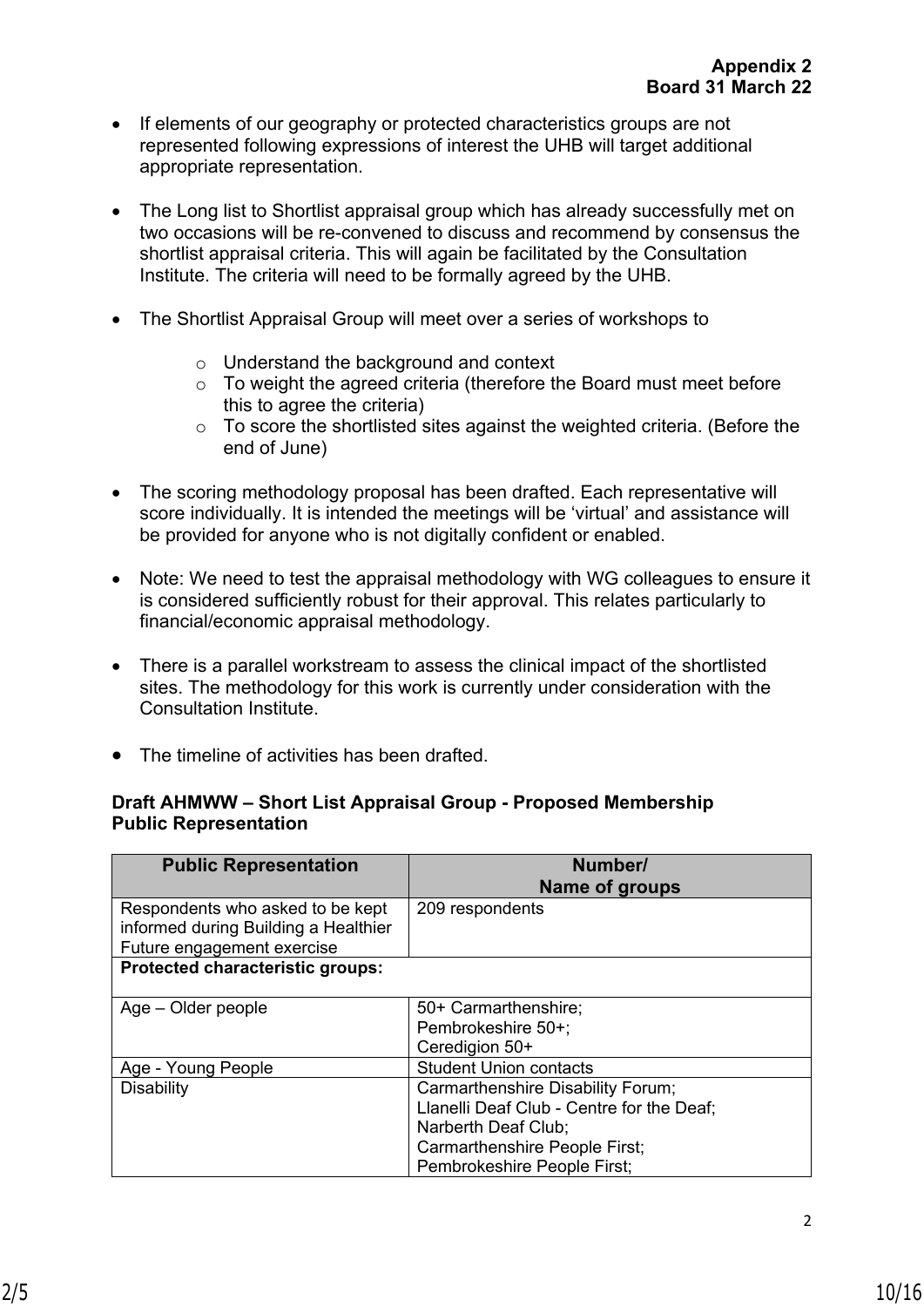| <b>Public Representation</b>   | Number/                                                               |
|--------------------------------|-----------------------------------------------------------------------|
|                                | <b>Name of groups</b>                                                 |
|                                | Llanelli Blind Society;                                               |
|                                | <b>Carmarthenshire Disability Coalition</b>                           |
|                                | Learning Disabilities Team Rep<br>West Wales Action for Mental Health |
|                                |                                                                       |
| Gender reassignment            | <b>Enfys Staff Network;</b>                                           |
|                                | West Wales LGBT Group;<br>Aber Staff LGBT Group;                      |
|                                |                                                                       |
|                                | Pembs LGBTQ+ group;                                                   |
|                                | Heart of Wales LGBT group                                             |
| Pregnancy and maternity        |                                                                       |
| Religion/belief                | West Wales Islamic Cultural Association -                             |
|                                | Carmarthen; Mosque                                                    |
|                                | Haverfordwest Mosque;                                                 |
|                                | Cardigan Islamic Cultural Centre;                                     |
|                                | Russian Orthodox Parish;                                              |
|                                | <b>Antioch Church</b>                                                 |
| <b>Sex</b>                     |                                                                       |
| Sexual orientation             | (same as gender reassignment list)                                    |
|                                |                                                                       |
| Sexual orientation             | Enfys staff network.                                                  |
| Race ethnicity                 | Llanelli Multicultural Network;                                       |
| Race ethnicity                 | Hywel Dda's BAME Advisory Group and                                   |
|                                | <b>BAME Staff Network</b>                                             |
| Race ethnicity                 | <b>Polish communities</b>                                             |
| Race ethnicity                 | <b>TGP Cymru</b>                                                      |
|                                |                                                                       |
| <b>Gypsy Traveller</b>         |                                                                       |
| Marriage and civil partnership | N/A                                                                   |
| Socio-Economic Status          |                                                                       |
| Carers                         | Pembrokeshire Carers Information and                                  |
|                                | Support services;                                                     |
|                                | <b>Gofalwyr Ceredigion Carers;</b>                                    |
|                                | <b>Ceredigion Carers Unit;</b>                                        |
|                                | <b>Carers Trust Crossroads West Wales</b>                             |
| <b>Homeless</b>                | Pembrokeshire Homelessness Lead;                                      |
|                                | Ceredigion Council homelessness Lead;                                 |
|                                | <b>Carmarthenshire County Council</b>                                 |
|                                | <b>Homelessness Lead</b>                                              |
| Refugee                        | Syrian refugee resettlement programme                                 |
|                                | contact Ceredigion;                                                   |
|                                | Syrian refugee resettlement programme                                 |
|                                | contact Pembs;                                                        |
|                                | Syrian refugee resettlement programme                                 |
|                                | contact Carms (Housing Needs Lead)                                    |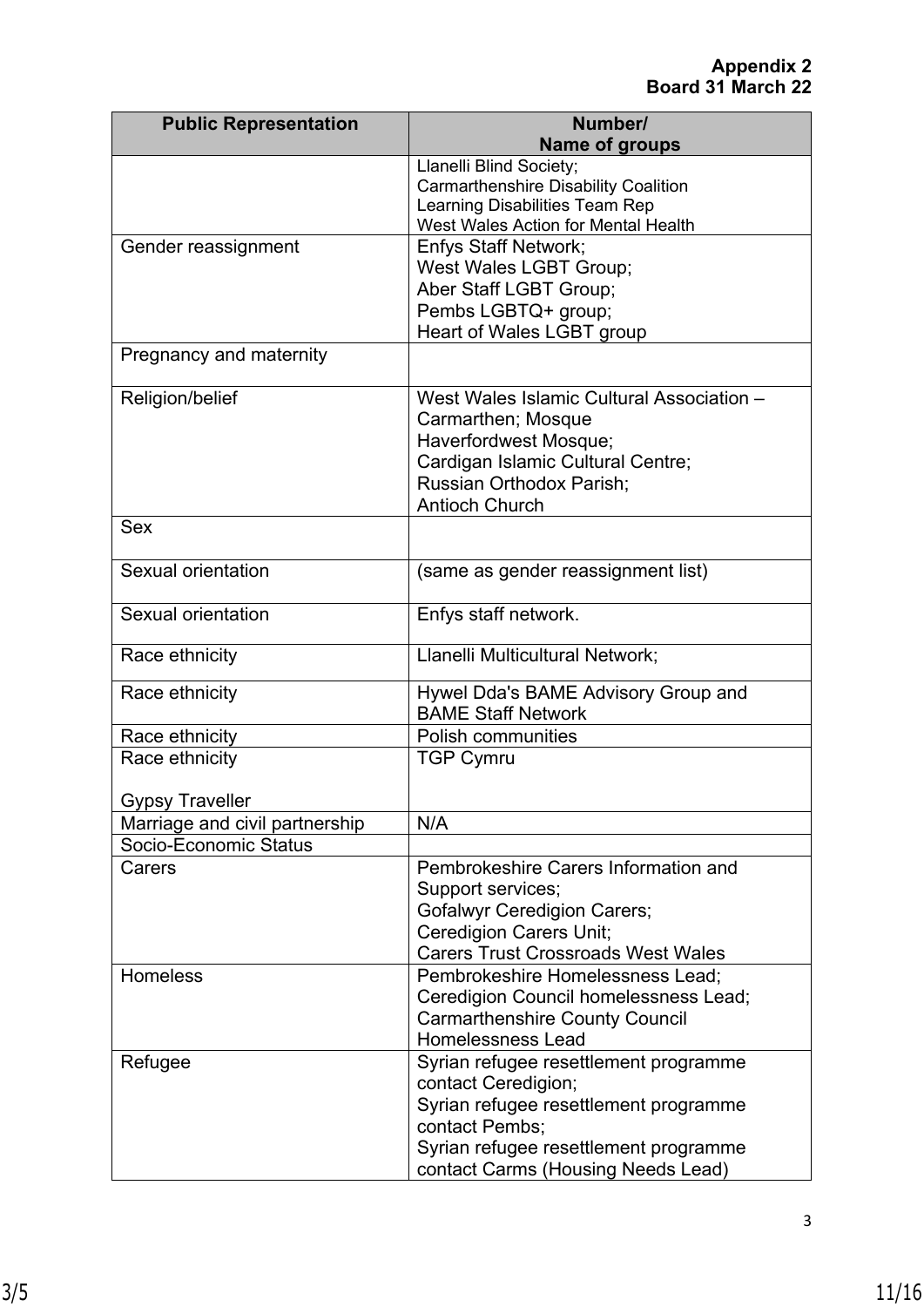| <b>Public Representation</b>       | Number/<br><b>Name of groups</b> |
|------------------------------------|----------------------------------|
| Siarad lechyd/Talking Health       |                                  |
| members                            |                                  |
| <b>Other Health Boards</b>         |                                  |
| <b>Third Sector (CVCs - County</b> |                                  |
| <b>Voluntary Councils)</b>         |                                  |
| <b>Local Authorities:</b>          |                                  |
| Pembrokeshire                      |                                  |
| Ceredigion<br>$\bullet$            |                                  |
| Carmarthenshire                    |                                  |
| Service users                      |                                  |
| 7 Localities:                      |                                  |
| Tywi/Taf                           |                                  |
| Llanelli                           |                                  |
| Amman Gwendraeth                   |                                  |
| <b>Ceredigion North</b>            |                                  |
| <b>Ceredigion South</b>            |                                  |
| Pembrokeshire North                |                                  |
| Pembrokeshire South                |                                  |
| To also reflect our social         |                                  |
| economic responsibility            |                                  |
| Office of the Future Generations   |                                  |
| <b>Commissioner for Wales</b>      |                                  |
| Office of the Children's           |                                  |
| <b>Commissioner for Wales</b>      |                                  |
| Office of the Older Person's       |                                  |
| <b>Commissioner for Wales</b>      |                                  |

# **Health Board Representation**

| <b>Health Board and other</b><br><b>Stakeholder Representation</b> | Number/<br>Name of groups |
|--------------------------------------------------------------------|---------------------------|
| Clinical:                                                          |                           |
| Staff of various grades and<br>locations (technical and non        |                           |
| technical)                                                         |                           |
| Executive                                                          |                           |
| <b>Carers Peer Support Network</b>                                 |                           |
| and the Armed Forces Staff                                         |                           |
| <b>Network</b>                                                     |                           |
| <b>Staff Unions</b>                                                |                           |
| <b>Chairs of Advisory Groups</b>                                   |                           |
| <b>Welsh Government/Shared</b>                                     |                           |
| <b>Services</b>                                                    |                           |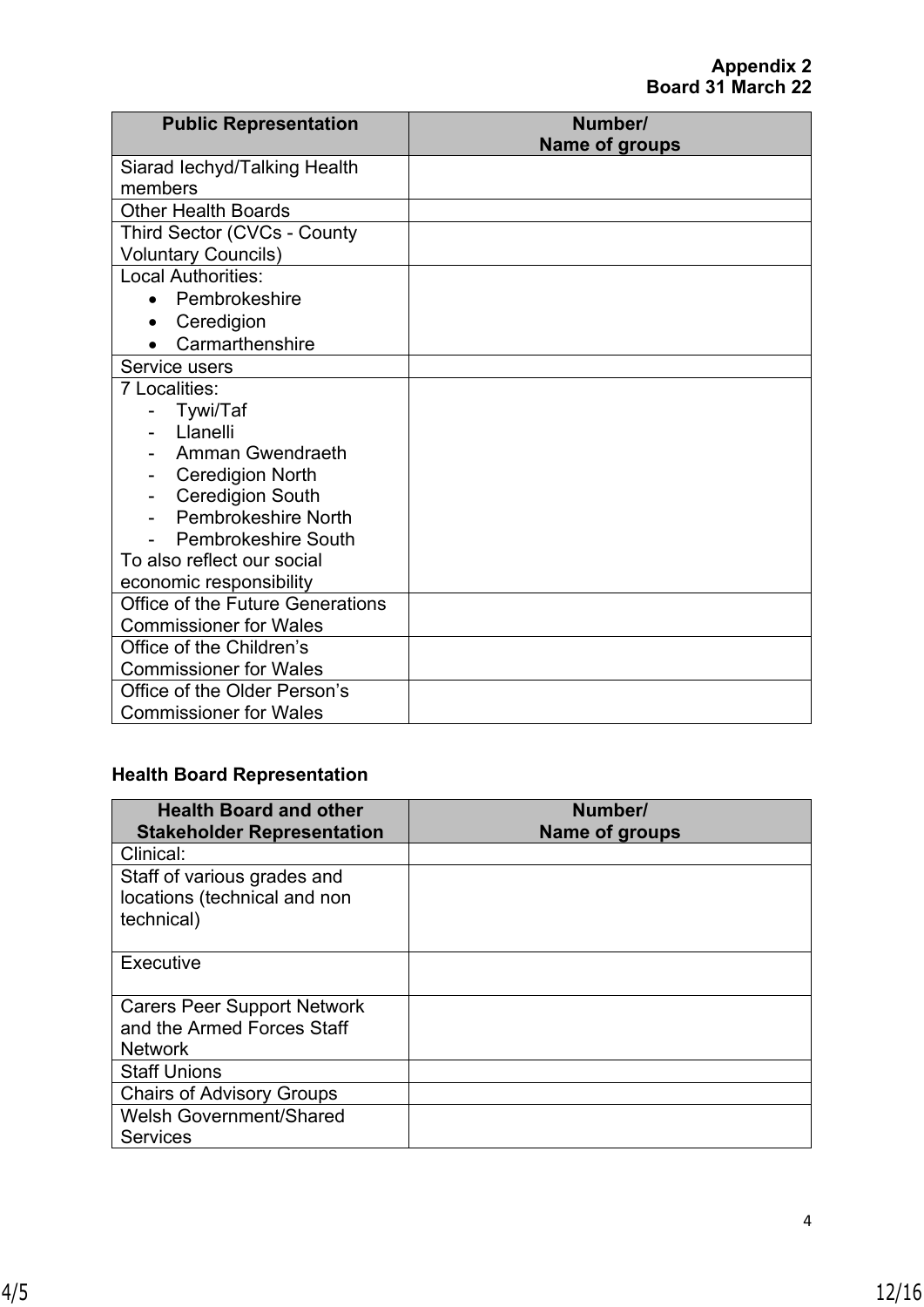# **Non-Scoring Representation (to be confirmed)**

| <b>Non-Scoring Representation</b>      | Number/<br><b>Name of groups</b> |
|----------------------------------------|----------------------------------|
| Support consultancies to the           |                                  |
| Land Team                              |                                  |
| <b>CHC</b>                             |                                  |
| <b>Natural Resources Wales</b>         |                                  |
| <b>WAST</b>                            |                                  |
| <b>Dyfed Powys Police</b>              |                                  |
| (Commissioner and Authority)           |                                  |
| Mid and West Wales Fire and            |                                  |
| <b>Rescue Service</b>                  |                                  |
| <b>Local Authority Representatives</b> |                                  |
| Carmarthenshire                        |                                  |
| Pembrokeshire                          |                                  |
| Ceredigion                             |                                  |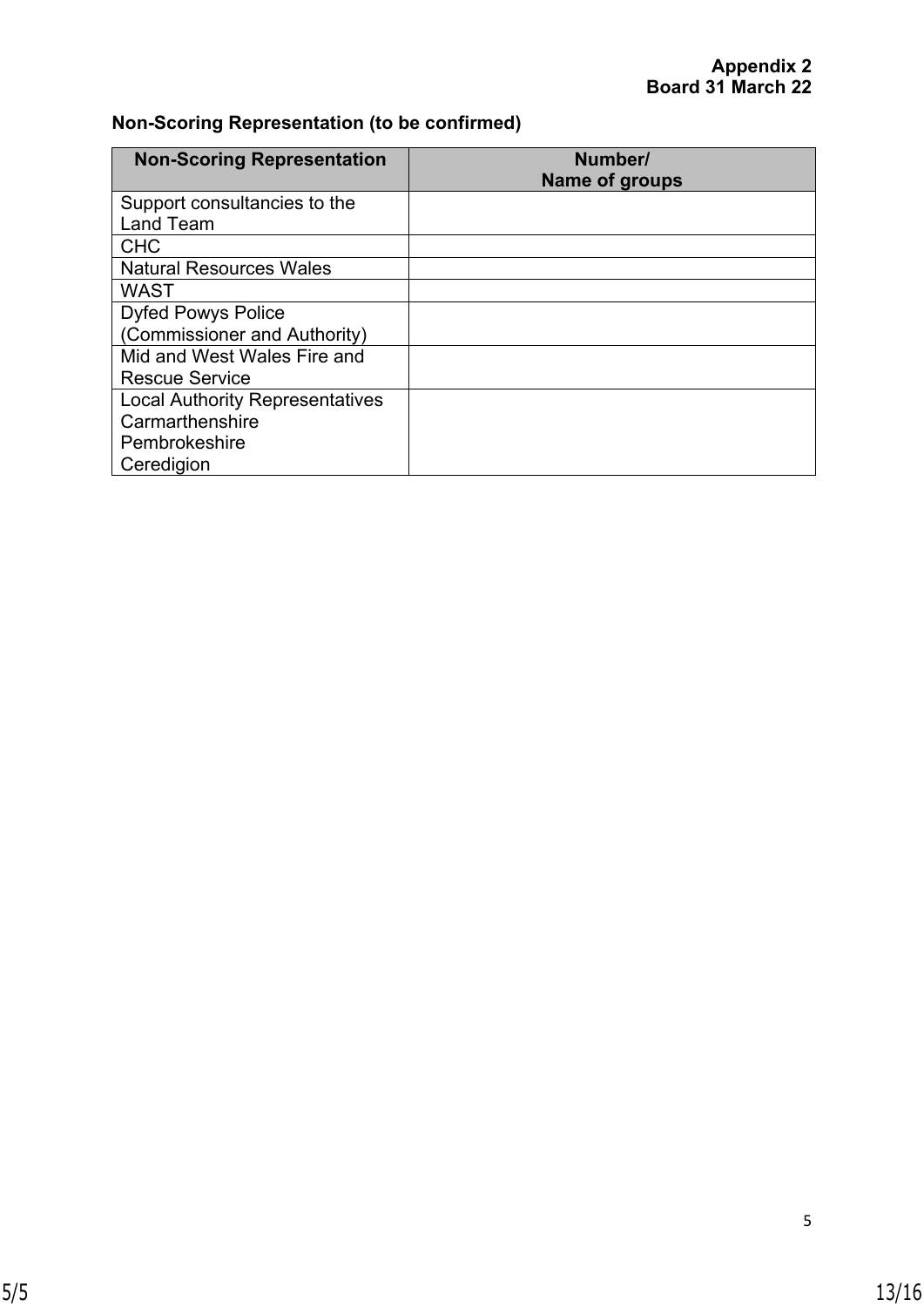#### **Process for agreeing the scope for assessing the clinical implications of the siting of the new hospital**

#### **Background**

Hywel Dda UHB has submitted a Programme Business Case (PBC) to Welsh Government for capital investment which will include the development of a new urgent and planned care hospital within the zone between and including Narberth in Pembrokeshire and St Clears in Carmarthenshire.

A Land Team was established as a work stream sitting under the Programme Group chaired by the Chief Executive, with responsibility for the process of:

- overseeing the nominations of land;
- identifying a longlist of and shortlist of site locations;
- undertaking a detailed options appraisal process (with a range of stakeholders) to be presented at Board in July 2022.

Parallel appraisals of the clinical assessment, economic appraisal and staff appraisal of the siting of the new hospital will also be presented to Board in July 2022.

#### **Clinical implications for the land selection – Board recommendation (paediatrics and obstetrics)**

The work around the assessment of clinical implications for the land selection has been discussed at the AHMWW Planning Group meetings, alongside the technical appraisal of the land selection process.

The Health Board published its long term Health and Care Strategy, 'A Healthier Mid & West Wales', in 2018, subject to the following recommendation by the Board:

Undertake a focussed piece of work on clinical pathways to model the impacts and opportunities of the new hospital configuration and community model for Maternity and Child Health. This will examine a range of options which will ensure consultant-led obstetrics, midwifery led care, acute paediatrics and neonatal care are maintained across Hywel Dda.

It has therefore been agreed that the obstetrics work stream will undertake a high level assessment of the clinical implications for **consultant-led obstetrics, midwifery led care and neonatal care** of siting the new hospital at the East, West and central locations of the agreed zone.

The paediatrics work stream will undertake a high level assessment of the clinical implications for **paediatric services** as a result of siting the new hospital within the East, West or central location of the agreed zone.

#### **Potential implications on other clinical areas (stroke services)**

Following discussions at the AHMWW Planning Group meeting in February it was agreed that Lee Davies and Libby Ryan-Davies would meet with Dr Phil Kloer, Alison Shakeshaft and Paul Williams on the 15th February to discuss the potential for any other clinical areas to be added to the scope for the assessment of the clinical implications of the siting of the new hospital. At this meeting Dr Phil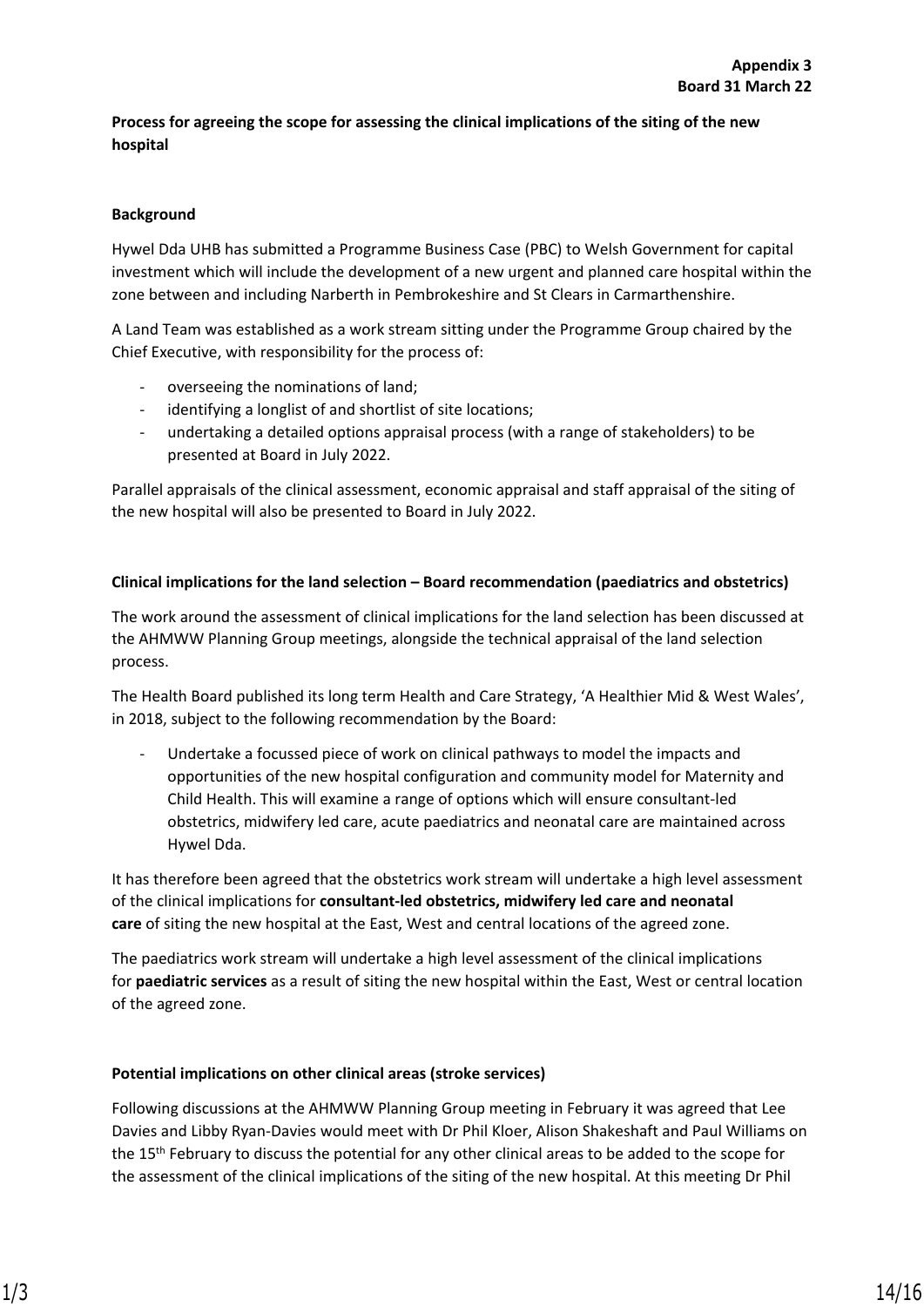Kloer and Alison Shakeshaft expressed their view that stroke services definitely needed to be in the clinical areas for appraisal. It was therefore agreed that a stroke work stream will undertake a high level assessment of the clinical implications for **stroke services** as a result of siting the new hospital within the East, West or central location of the agreed zone. Within this workshop, the location impact will be considered in terms of the following two scenarios:

- 1. The provision of a Hyper-acute stroke unit (HASU) in the new hospital
- 2. The provision of a regional HASU, but not based in the new hospital

On 17th February, members of the Transformation and Engagement Programme Office met with Mr Mark Henwood in his role as Deputy Medical Director to identify any other potential areas of impact and agree how best to engage the speciality clinical leads. Mr Henwood's view was that the particular location of the new hospital within the zone already agreed within the consultation would not have an adverse impact on any other clinical areas. However, Mr Henwood wrote out to Clinical Leads explaining that the organisation is currently undertaking an appraisal process to identify suitable land for the building of our new emergency and planned care hospital. He explained that the zone for this new hospital has already been consulted upon and agreed as part of our long term health and care strategy, 'A Healthier Mid and West Wales', but that the organisation is currently considering whether there are any clinical implications of siting the new hospital in the east, west or centre of this agreed zone (between Narberth and St Clears).

The Clinical Leads for specialities were asked to advise if there were **any exceptions** where the specific location of a new hospital (in the east, west or central within the zone) would impact on the viability of a service.

Responses were received raising the following specific issues around the following clinical areas / specialities:

| <b>Specialty</b> | <b>Summary of issues raised</b>                                                                                                                                                                                                                                                                                                                                                                                      |
|------------------|----------------------------------------------------------------------------------------------------------------------------------------------------------------------------------------------------------------------------------------------------------------------------------------------------------------------------------------------------------------------------------------------------------------------|
|                  | The challenges for frail older adults are distance from home and relatives<br>$\bullet$                                                                                                                                                                                                                                                                                                                              |
| <b>Frailty</b>   | Suggest we consider learning from 'The Grange', in particular the<br>opening of a new "acute" unit whilst trying to run the others, and the<br>impact on older adults<br>Consideration needs to be given to staffing WWGH and WGH<br>$\bullet$<br>Ensure that older adults who are moved to the other units would still<br>$\bullet$<br>have access to appropriate and prompt assessment, investigations and<br>care |
|                  | *The above points are relevant for all general medicine aspects (as well as<br>geriatrics                                                                                                                                                                                                                                                                                                                            |
| Cardiology       | The precise siting of the new hospital will not have any major implication<br>for the services provided within the new hospital, but may have<br>consequences for the services available in the existing hospital sites<br>Recommend that we would continue to explore what ideally should be<br>$\bullet$<br>located within the new hospital, and be 'responsive' with respect to<br>community and PPH/BGH services |
| Community        | The fundamental issue here is whether the Health Board wish to retain a<br>$\bullet$                                                                                                                                                                                                                                                                                                                                 |
| paediatrics      | Consultant led Obstetric unit with trainees                                                                                                                                                                                                                                                                                                                                                                          |
|                  | Any move westwards would see a potential drop in the number of annual<br>٠<br>deliveries the RCOG requirement for an Obstetric unit to host college                                                                                                                                                                                                                                                                  |